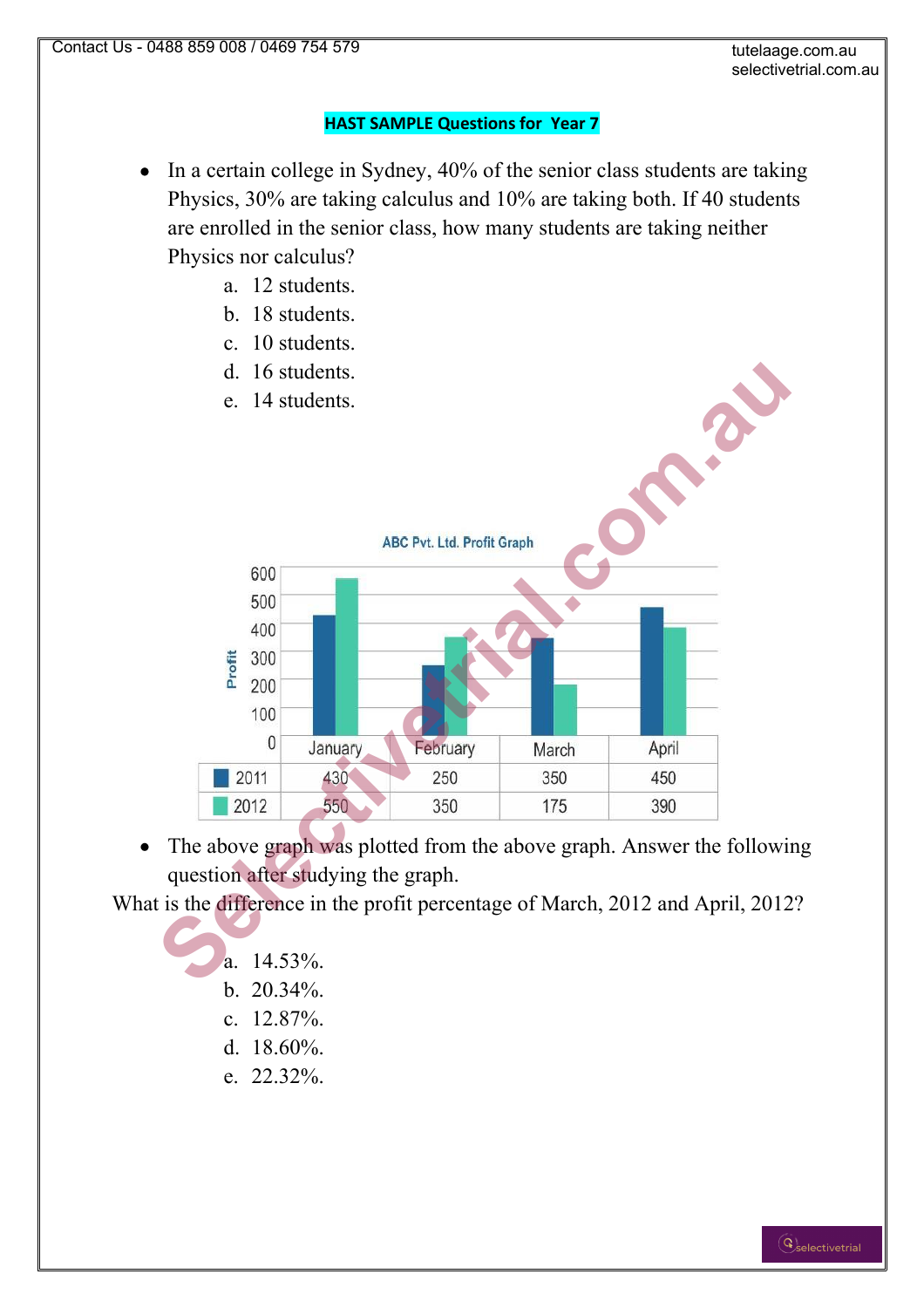- Adrian bought 12 pens for \$3.6 and 10 pencils for \$2.2. He found that 5 out of 12 pens and 3 out of 10 pencils were defected. He went to exchange the defected pens and pencils. He was given another set of 8 pens and 5 pencils for the same price as that of the previous set in exchange of those defected pens and pencils. He returned the cost of the extra pens and pencils through cash. How much did he return to the shopkeeper in total?
	- a. \$16.0
	- b. \$18.1.
	- c. \$10.7.
	- d. \$12.8.
	- e. \$15.2.
- The bar graph given below shows the foreign exchange reserves of a  $\bullet$ country (in million US \$) from 1991 - 1992 to 1998 - 1999.

Foreign Exchange Reserves Of a Country. (in million US \$)



The foreign exchange reserves in 1996-97 were approximately what percent of the average foreign exchange reserves over the period under review?

- a. 95%
- b.  $110\%$